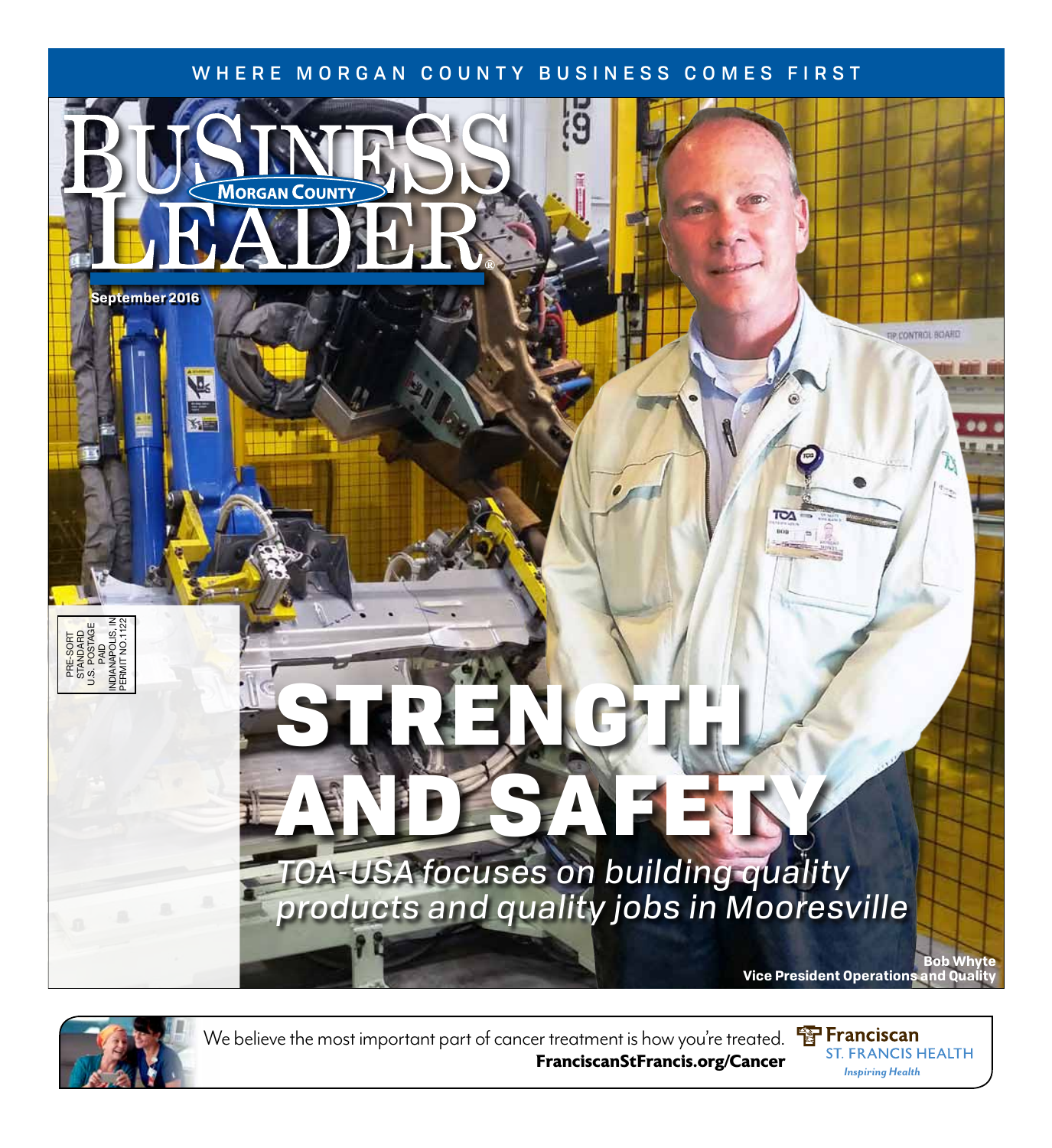# TOA-USA focuses on building quality products and quality jobs in Mooresville STRENGTH AND SAFETY

#### **By Elaine Whitesides**

*Morgan County Business Leader*

When you shipped 19,888,398 pieces to Subaru and 13,113,628 pieces to Toyota in 2015, have more than 1,200 employees, and operate a plant with more than a million square feet under roof, keeping it simple takes on a whole new meaning – and importance. Based on the success and growth TOA-USA has experienced since first coming to Mooresville in the year 2000, Owner Shinichi Iizuka and President Junichiro Kondo and their management team have orchestrated simplicity into a symphony.

TOA-USA, LLC is a supplier of body structure and suspension components to the automotive industry. Those components are produced through three processes: Stamping, Welding, and Electro Deposition Coating. Sounds simple enough, but to produce the high quality parts to meet the defined specifications of the customers takes a tremendous number of qualified people and well-maintained machines, presses, and robots working cooperatively in harmony with each other.

To achieve that, company management is based on LEAN Manufacturing philosophies through Total Productive Maintenance (TPM). Continual improvement and refinement of work is achieved through the reduction and elimination of waste in materials, processes and even the number of steps between work stations, called cells in the facility. "If associates think they have a better process (called Kaizen)," said Vice President of Operations and Quality Bob Whyte, "we review that and may or may not implement. If it's more efficient and does not adversely affect quality or safety, then it's a good move."

Associates are recognized and rewarded for positive contributions and for identifying defects on the floor before they are shipped. The philosophy is that every employee contributes to quality and efficiency.

#### **Quality products manufactured by quality employees**

Like many other businesses, TOA-USA employees are very important to the success of the company. Not only does the business bring jobs, but they bring opportunity to residents of the community. When TOA-USA first located in Mooresville, they offered 220 jobs to the county. Now, after eleven expansions, tripling the square footage of the plants, TOA employs more than 1,200 workers and they are building to a workforce of 1,300. The majority of jobs available are for skilled positions like machine, die and facilities maintenance, which are a challenge to fill here as well as it is nationally.

To meet the challenge, TOA works with local staffing agencies Staffmark and Energeo. "We carry a temporary workforce," Whyte said, "but we want to fill every position, which are all full-time, permanent jobs."

"We are in a factory situation," Whyte explained. "Manufacturing is repetitive work. We rotate associates to change up some of the routine and some of the heavier, more physical work."

Another aspect of TOA employment is that TOA promotes from within and trains employees, which are called associates. TOA maintains that "our basic philosophy of personnel training is to foster growth among all employees together, or in other words, 'mutual growth.'

Upon hire, all associates attend TOA School, a five-day pro-



gram, where, in addition to exposure to the TOA Basics – 9 Rules to Live and Work By, associates are schooled about safety on the floor, processes and standard operating procedures for quality. Associates are provided with hands-on training that simulates exactly the work they will be doing on the floor in their work center and where that fits in the larger picture. This allows them to get answers to any questions they have as well as being familiar with the work processes prior to actually beginning to work in the production area.

"It's important that we have processes," said Whyte, "and that each process is followed exactly because it is a proven process. If associates deviate, they can make defects and not realize it. We want to make sure that the customer is provided with a quality product.

"We team up with associates with talent and desire to give them formal training to get them on the same level with experienced workers," said Whyte. "Right now we have five machine maintenance people going to classes at Vincennes University for 12 to

### **TOA (USA), LLC**

Bob Whyte, Vice President Operations and Quality 2000 Pleiades Dr., Mooresville, IN 46158 Phone: 317-834-0522 Email: bwhyte@TOA-USA.com Web: www.toaweb.co.jp

15-week courses."

Whyte himself is a product of the philosophy of promoting from within. He was the fourth employee hired by Iizuka when TOA-USA was still an empty field. He had graduated from the University of Michigan and gone into the automotive industry specializing in information management systems and quality control. He located to Indiana in 1988 and moved to Mooresville in 1994. In 2001 he joined TOA-USA. Over the next 15 years he moved up into his current position.

Working at TOA in management is like working at many other companies in that there is a strong connection with the company headquarters. However, in this instance, headquarters is a world away. Communication is a challenge; not just because of the differences in language and culture, but in time. The company employs several translators and interpreters in both Japan and Mooresville to facilitate conversation, but Japan is in another time zone. When it is morning in Mooresville, it is late night there. So Whyte says he works a lot of early mornings with meetings at 6